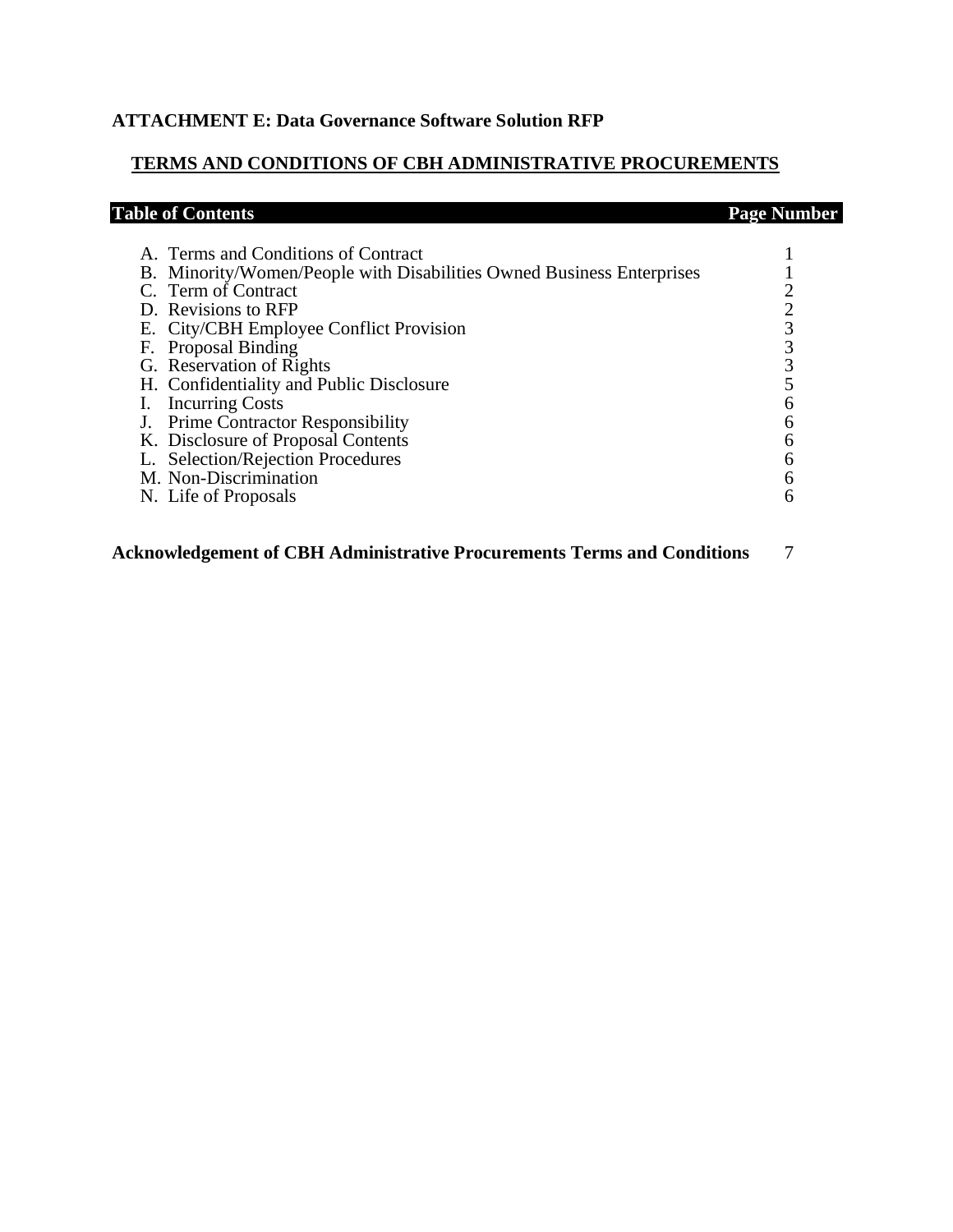# **A. Terms and Conditions of Contract**

For the contract entered into by CBH as a result of this RFP, negotiations will be undertaken only with a successful Applicant whose application, including all appropriate documentation, shows it to be qualified, responsible, and capable of performing the work required in the RFP.

The selected Applicant shall maintain full responsibility for maintenance of such insurances as may be required by law of employers, including but not limited to Worker's Compensation, General Liability, Unemployment Compensation and Employer's Liability Insurance, and Professional Liability and Automobile Insurance.

The Applicant, as a potential Consultant, is required, per Chapter 17-1404 (1) of the Philadelphia Code, to disclose certain campaign contributions (defined as a provision of money, in-kind assistance, discounts, forbearance, or any other valuable thing) made during the last two years to any of the following:

- a. A candidate for nomination or election to any public office in the Commonwealth of Pennsylvania;
- b. An incumbent in any public office in the Commonwealth of Pennsylvania;
- c. A political committee or state party in the Commonwealth of Pennsylvania; or
- d. A group, committee, or association organized in support of any candidate, office holder, political committee, or state party in the Commonwealth of Pennsylvania.

Further, if the Applicant is an individual and makes campaign contributions totaling over \$2,500 in one calendar year to a candidate for City office or to an incumbent, the individual is not eligible to be a Contractor for over \$10,000 during that candidate or incumbent's term in office.

Similarly, if the Applicant is a business (i.e. corporation, limited liability company, partnership association, joint venture, or any other legal entity) and makes campaign contributions totaling over \$10,000 in one calendar year to a candidate for City office or to an incumbent, the business is not eligible to be a Contractor for over \$25,000 during that candidate or incumbent's term in office.

**Please refer to the Philadelphia Code, Chapter 17-1404 for a more detailed list of disclosure requirements that might preclude your firm from consideration for an award of this RFP**.

#### **B. Minority/Women/People with Disabilities Owned Business Enterprises**

CBH is a City-related agency and as such its contracted providers/vendors/consultants must cooperate with the intent of the local municipality regarding minority/women/disabled-owned business enterprises. It is the expectation of CBH that the selected Applicants will employ a "Best and Good Faith Efforts" approach to include certified minority, women and disabled businesses (MBE/WBE/DSBE) in the services provided through this RFP where applicable and meet the intent of MBE/WBE/DSBE legislation.

The purpose of MBE/WBE/DSBE state legislation is to provide equal opportunity for all businesses and to assure that CBH funds are not used, directly or indirectly, to promote, reinforce or perpetuate discriminatory practices. CBH is committed to fostering an environment in which all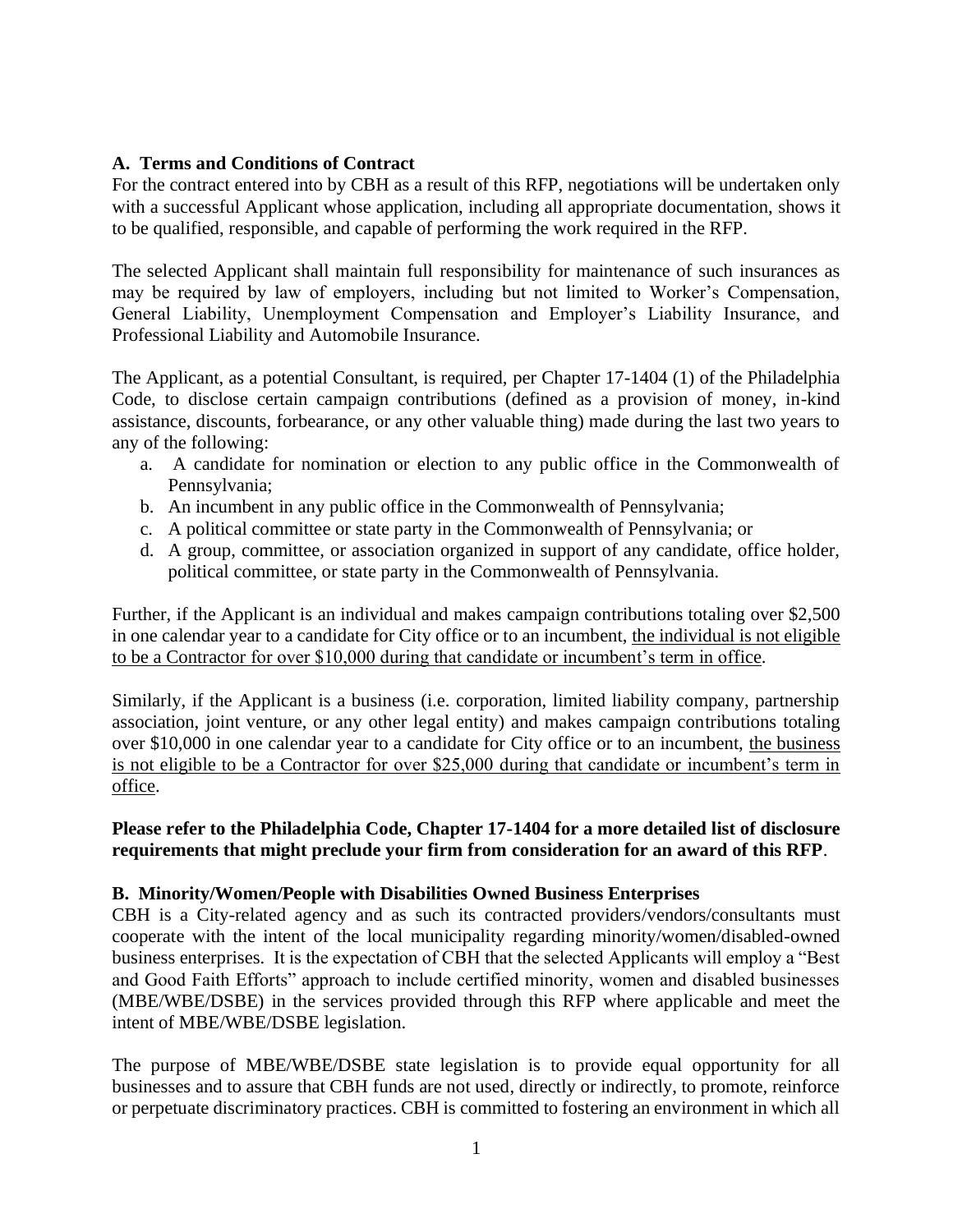businesses are free to participate in business opportunities without the impediments of discrimination and participate in all CBH contracts on an equitable basis.

- For-profit Applicants should indicate if their organization is a Minority (MBE), Woman (WBE), and/or Disabled (DSBE) Owned Business Enterprise and certified as such by an approved certifying agency and/or identified in the OEO Certification Registry. If the Applicant is M/W/DSBE certified by an approved certifying agency, a copy of certifications should be included with the proposal. Any certifications should be submitted as hard copy attachments to the original application and copies that are submitted to CBH.
- Not-for-profit Applicants cannot be formally M/W/DSBE certified. CBH does utilize adapted state definitions to determine the M/W/DSBE status. Criteria are applied to notfor-profit entities to determine M/W/DSBE status in the CBH provider network, as follows (all criteria must be satisfied)
	- o At least 51% of the board of directors must be qualified minority individuals and/or women and/or people with disabilities.
	- o A woman or minority individual or person with a disability must hold the highest position in the company.
	- o Minority groups eligible for certification include African Americans, Hispanic Americans, Native Americans, and Asian Americans.
	- o Citizenship and legitimate minority group membership must be established through birth certificates, military records, passports, or tribal cards.
- Not-for-profit organizations may have sub-contracting relationships with certified M/W/DSBE for-profit organizations. Not-for-profits should include a listing of their M/W/DSBE certified sub-contractors, along with their certification information.
- For additional information regarding the Commonwealth of Pennsylvania's M/W/DSBE certification process, go to the following website: [www.dgs.state.pa.us/portal/server.pt/community/bureau\\_of\\_minority](http://www.dgs.state.pa.us/portal/server.pt/community/bureau_of_minority%20and_women_business_opportunities/1358)  [and\\_women\\_business\\_opportunities/1358](http://www.dgs.state.pa.us/portal/server.pt/community/bureau_of_minority%20and_women_business_opportunities/1358)

# **C. Term of Contract**

The initial contract resulting from this RFP will start within 90 days of receipt of the award letter and will apply until CBH deems the project completed. CBH reserves the right to set the rates for this service, budgets and rates notwithstanding. Continuation of funding is contingent upon the availability of funds, quality of service being provided and contract compliance. All contracts become binding on the date of signature by the Applicant's Chief Executive Officer and Community Behavioral Health's Chief Executive Officer. CBH reserves the right to re-issue all or part of the RFP if it is not able to establish acceptable providers for any or all services. CBH also reserves the right to amend contracts throughout the contract period, and to renegotiate the contract length as needed.

# **D. Revisions to RFP**

CBH reserves the right to change, modify or revise the RFP at any time. Any revision to this RFP will be posted on the CBH website with the original RFP. It is the Applicant's responsibility to check the website frequently to determine whether additional information has been released or requested.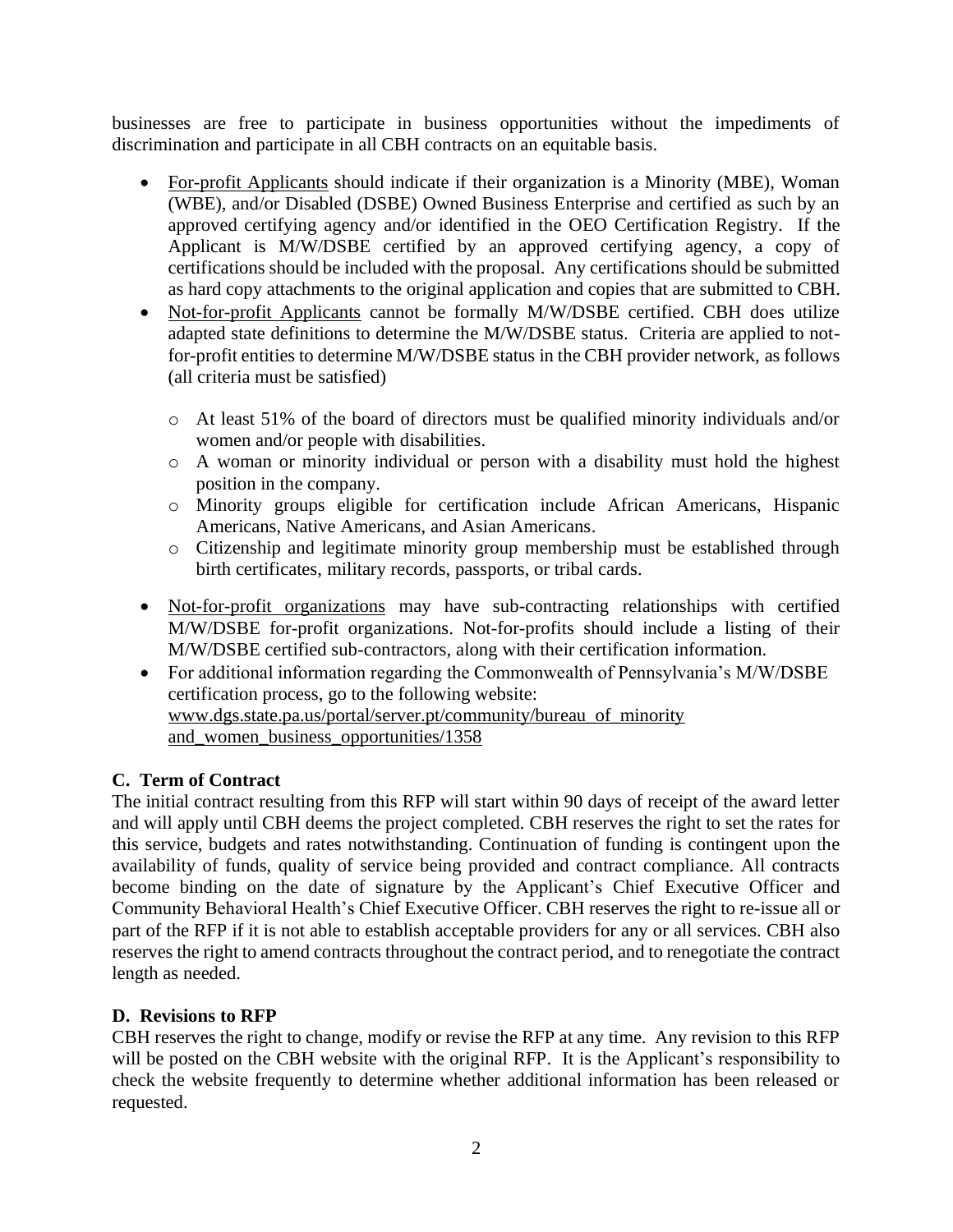# **E. City/CBH Employee Conflict Provision**

City of Philadelphia or CBH employees and officials are prohibited from submitting an application in response to this RFP. No application will be considered in which a City or CBH employee or official has a direct or indirect interest. Any application may be rejected that, in CBH's sole judgment, violates these conditions.

# **F. Proposal Binding**

By signing and submitting its proposal, each Applicant agrees that the contents of its proposal are available for establishment of final contractual obligations for a minimum of 180 calendar days from the proposal deadline for this RFP. An Applicant's refusal to enter into a contract which reflects the terms and conditions of this RFP or the Applicant's proposal may, in the CBH' sole discretion, result in rejection of Applicant's proposal.

## **G. Reservation of Rights**

By submitting its response to this notice of Request for Proposals as posted on the CBH website, the Applicant accepts and agrees to this Reservation of Rights. The term "Notice of Request for Proposals," as used herein, shall mean this RFP and include all information posted on the CBH website in relation to this RFP.

## **1. Notice of Request For Proposals (RFP)**

CBH reserves the right, and may, in its sole discretion, exercise any one or more of the following rights and options with respect to this notice of contract opportunity:

- (a) to reject any and all applications and to reissue this RFP at any time;
- (b) to issue a new RFP with terms and conditions substantially different from those set forth in this or a previous RFP;
- (c) to issue a new RFP with terms and conditions that are the same or similar as those set forth in this or a previous RFP in order to obtain additional applications or for any other reason CBH determines to be in their best interest;
- (d) to extend this RFP in order to allow for time to obtain additional applications prior to the RFP application deadline or for any other reason CBH determines to be in its best interest;
- (e) to supplement, amend, substitute or otherwise modify this RFP at any time prior to issuing a notice of intent to develop a provider agreement or consultant contract to one or more Applicants;
- (f) to cancel this RFP at any time prior to the execution of a final provider agreement or consultant contract whether or not a notice of intent to develop a provider agreement or consultant contract has been issued, with or without issuing, in CBH's sole discretion, a new RFP for the same or similar services;
- (g) to do any of the foregoing without notice to Applicants or others, except such notice as CBH, in its sole discretion, elects to post on the CBH website.

#### **2. Proposal Selection and Contract Negotiation**

CBH may, in its sole discretion, exercise any one or more of the following rights and options with respect to application selection: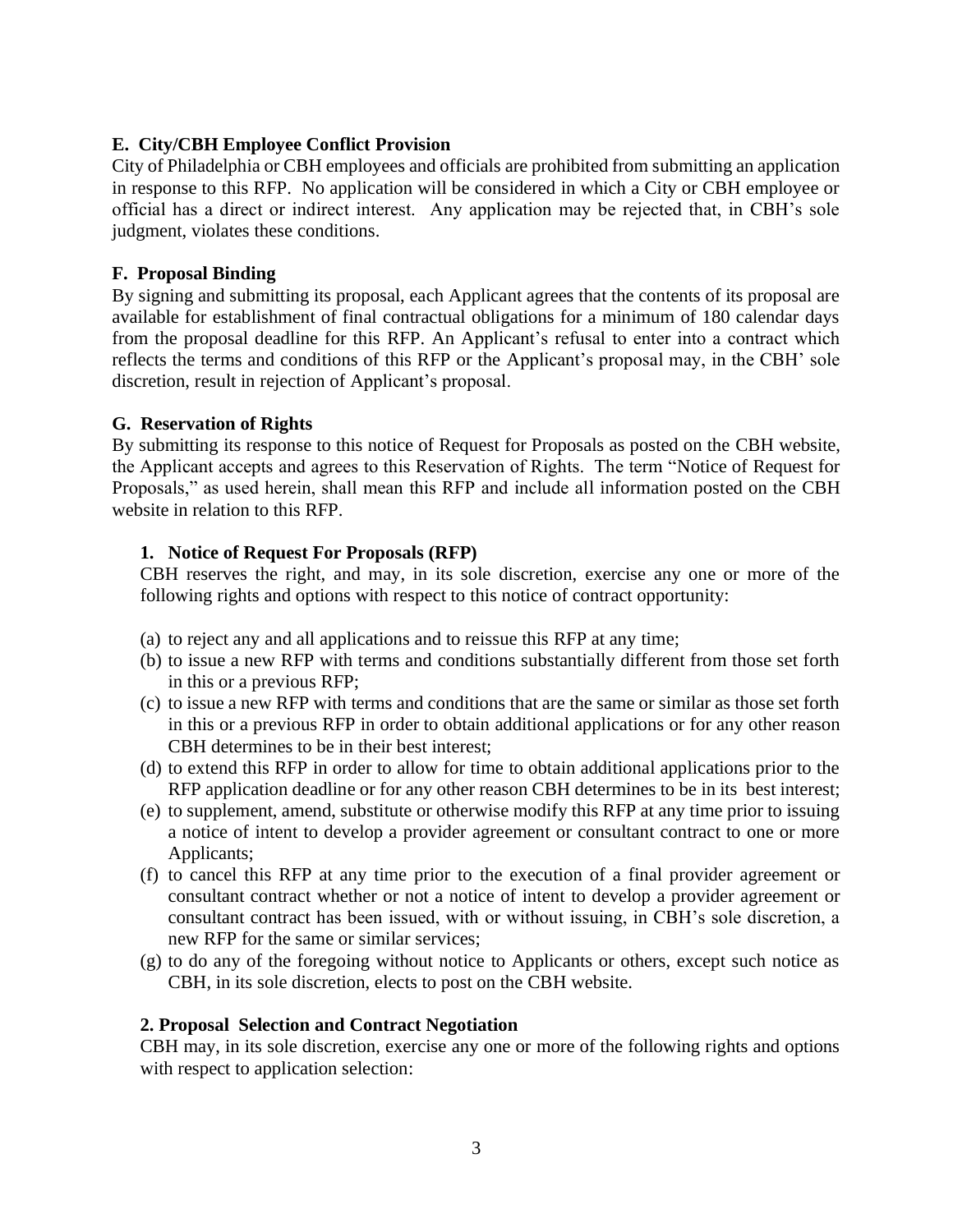- (a) to reject any application if CBH, in its sole discretion, determine the application is incomplete, deviates from or is not responsive to the requirements of this RFP, does not comply with applicable law, is conditioned in any way, or contains ambiguities, alterations or items of work not called for by this RFP, or if CBH determines it is otherwise in their best interest to reject the application;
- (b) to reject any application if, in CBH's sole judgment, the Applicant has been delinquent or unfaithful in the performance of any contract with CBH or with others; is delinquent, and has not made arrangements satisfactory to CBH, with respect to the payment of City taxes or taxes collected by the City, or other indebtedness owed to the City; is not in compliance with regulatory codes applicable to Applicant; is financially or technically incapable; or is otherwise not a responsible Applicant;
- (c) to waive any defect or deficiency in any application, including, without limitation, those identified in subsections 1) and 2) preceding, if, in CBH's sole judgment, the defect or deficiency is not material to the application;
- (d) to require, permit or reject, in CBH's sole discretion, amendments (including, without limitation, information omitted), modifications, clarifying information, and/or corrections to their applications by some or all of the Applicants at any time following application submission and before the execution of a final provider agreement or consultant contract;
- (e) to issue a notice of intent to develop a provider agreement or consultant contract and/or execute a provider agreement and/or consultant contract for any or all of the items in any application, in whole or in part, as CBH, in its sole discretion, determine to be in CBH's best interest;
- (f) to enter into negotiations with any one or more Applicants regarding price, scope of services, or any other term of their applications, and such other agreement or contractual terms as CBH may require, at any time prior to execution of a provider agreement or consultant contract, whether or not a notice of intent to develop a provider agreement or consultant contract has been issued to any Applicant and without reissuing this RFP;
- (g) to enter into simultaneous, competitive negotiations with multiple Applicants or to negotiate with individual Applicants, either together or in sequence, and to permit or require, as a result of negotiations, the expansion or reduction of the scope of services or changes in any other terms of the submitted applications, without informing other Applicants of the changes or affording them the opportunity to revise their applications in light thereof, unless CBH, in its sole discretion, determine that doing so is in and CBH's best interest;
- (h) to discontinue negotiations with any Applicant at any time prior to the execution of a provider agreement or consultant contract, whether or not a notice of intent to develop a provider agreement or consultant contract has been issued to the Applicant, and to enter into negotiations with any other Applicant, if CBH, in its sole discretion, determine it is in the best interest of CBH to do so;
- (i) to rescind, at any time prior to the execution of a provider agreement or consultant contract, any notice of intent to develop a provider agreement or consultant contracted to an Applicant, and to issue or not issue a notice of intent to develop a provider agreement or consultant contract to the same or a different Applicant and enter into negotiations with that Applicant, if CBH, in its sole discretion, determine it is in the best interest of CBH to do so;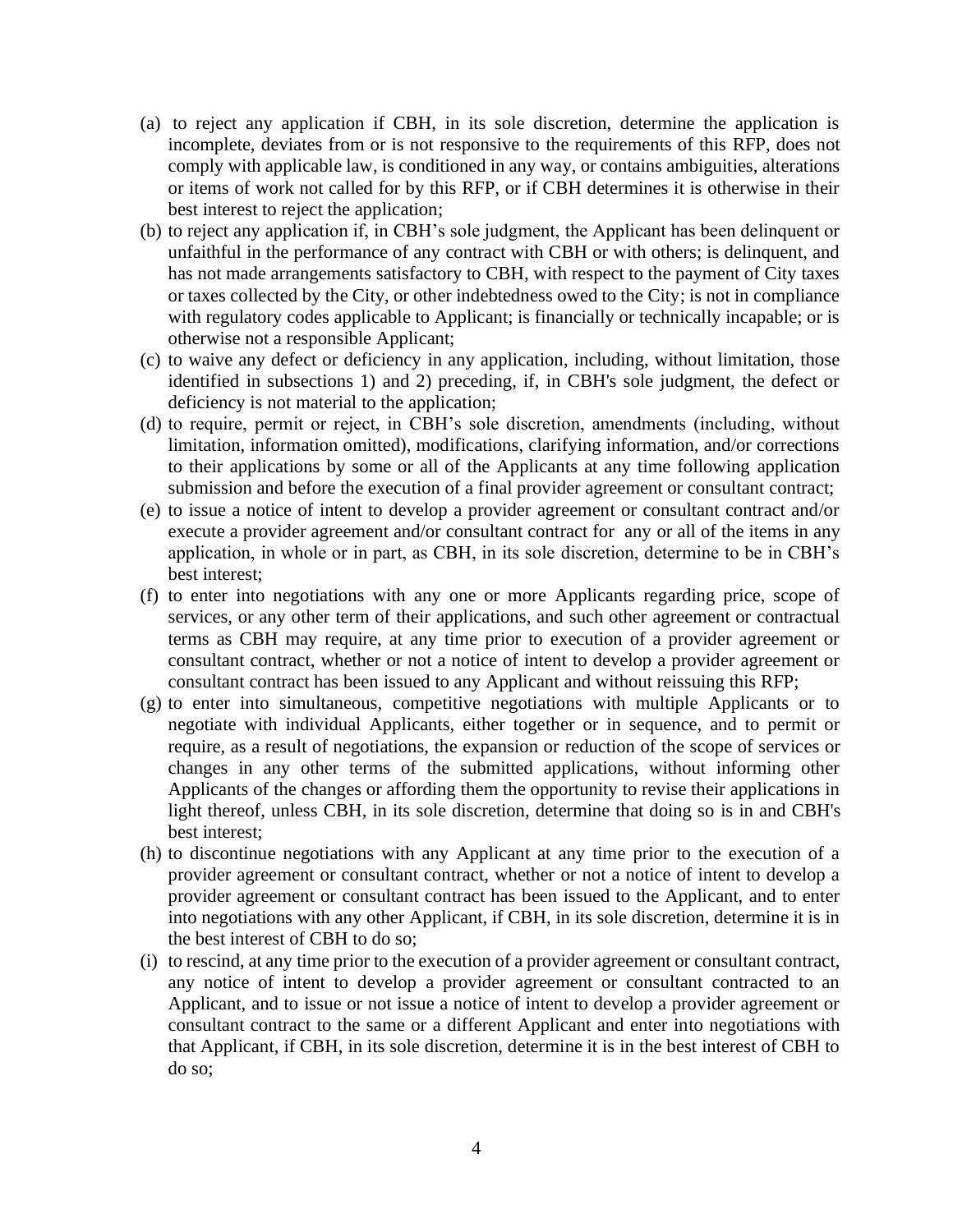- (j) to elect not to enter into any provider agreement or consultant contract with any Applicant, whether or not a notice of intent to develop a provider agreement or consultant contract has been issued and with or without the reissuing this RFP, if CBH determines that it is in CBH's best interest to do so;
- (k) to require any one or more Applicants to make one or more presentations to CBH at CBH's offices or other location as determined by CBH, at the Applicant's sole cost and expense, addressing the Applicant's application and its ability to achieve the objectives of this RFP;
- (l) to conduct on-site investigations of the facilities of any one or more Applicants (or the facilities where the Applicant performs its services);
- (m)to inspect and otherwise investigate projects performed by the Applicant, whether or not referenced in the application, with or without consent of or notice to the Applicant;
- (n) to conduct such investigations with respect to the financial, technical, and other qualifications of each Applicant as CBH, in its sole discretion, deem necessary or appropriate;
- (o) to permit, at CBH's sole discretion, adjustments to any of the timelines associated with this RFP, including, but not limited to, extension of the period of internal review, extension of the date of provider agreement or consultant contract award and/or provider agreement or consultant contract execution, and extensions of deadlines for implementation of the proposed project; and
- (p) to do any of the foregoing without notice to Applicants or others, except such notice as CBH, in its sole discretion, elects to post on the CBH website.

## **3. Miscellaneous**

- (a) Interpretation; Order of Precedence. In the event of conflict, inconsistency or variance between the terms of this Reservation of Rights and any term, condition or provision contained in any RFP, the terms of this Reservation of Rights shall govern.
- (b) Headings. The headings used in this Reservation of Rights do not in any way define, limit, describe or amplify the provisions of this Reservation of Rights or the scope or intent of the provisions, and are not part of this Reservation of Rights.

#### **H. Confidentiality and Public Disclosure**

The successful Applicant shall treat all information obtained from CBH that is not generally available to the public as confidential and/or proprietary to CBH. The successful Applicant shall exercise all reasonable precautions to prevent any information derived from such sources from being disclosed to any other person. The successful Applicant agrees to indemnify and hold harmless CBH, its officials and employees, from and against all liability, demands, claims, suits, losses, damages, causes of action, fines and judgments (including attorney's fees) resulting from any use or disclosure of such confidential and/or proprietary information by the successful Applicant or any person acquiring such information, directly or indirectly, from the successful Applicant.

By preparation of a response to this RFP, Applicants acknowledge and agree that CBH, as a quasipublic corporation, is subject to state and local public disclosure laws and, as such, is legally obligated to disclose to the public documents, including applications, to the extent required hereunder. Without limiting the foregoing sentence, CBH's legal obligations shall not be limited or expanded in any way by an Applicant's assertion of confidentiality and/or proprietary data.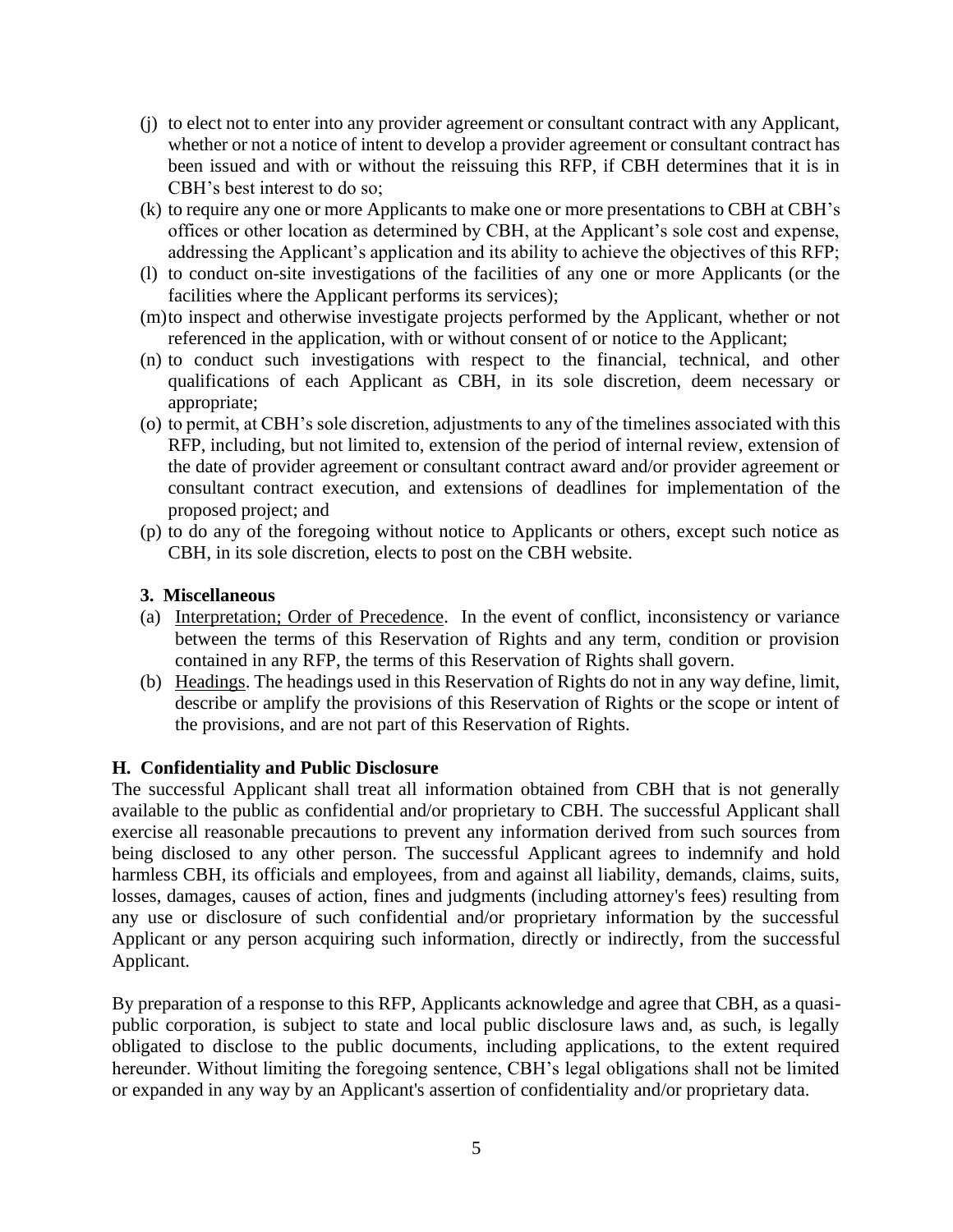## **I. Incurring Costs**

CBH is not liable for any costs incurred by Applicants for work performed in preparation of a response to this RFP.

# **J. Prime Contractor Responsibility**

The selected contractor will be required to assume responsibility for all services described in their applications whether or not they provide the services directly. CBH will consider the selected contractor as sole point of contact with regard to contractual matters.

## **K. Disclosure of Proposal Contents**

Information provided in applications will be held in confidence and will not be revealed or discussed with competitors. All material submitted as part of the RFP process becomes the property of CBH and will only be returned at CBH's option. Applications submitted to CBH may be reviewed and evaluated by any person other than competing Applicants. CBH retains the right to use any/all ideas presented in any reply to this RFP. Selection or rejection of an application does not affect this right.

## **L. Selection/Rejection Procedures**

The Applicant whose submission is selected by CBH will be notified in writing as to the selection, and the selection will also be posted on the CBH website. Information will be provided in this letter as to any issues within the application that will require further discussion or negotiation with CBH. This letter should not be considered as a letter of award. A formal letter of award will be forthcoming at such time when mutual agreement has been reached by the parties on all issues pertaining to the application. Applicants whose submissions are not selected will also be notified in writing by CBH.

#### **M. Non-Discrimination**

The successful Applicant, as a condition of accepting and executing a contract with CBH through this RFP, agrees to comply with all relevant sections of the Civil Rights Act of 1964, the Pennsylvania Human Relations Act, Section 504 of the Federal Rehabilitation Act of 1973, and the Americans with Disabilities Act, hereby assuring that:

The contractor does not and will not discriminate against any person because of race, color, religious creed, ancestry, national origin, age, sex, sexual orientation, handicap or disability in providing services, programs or employment or in its relationship with other contractors.

#### **N. Life of Proposals**

CBH expects to select the successful Applicant as a result of this RFP within approximately 90 days of the submission deadline. However, proposals that are submitted may be considered for selection up to 180 days following the submission deadline of this RFP*.* By submission of a proposal, respondents agree to hold the terms of their proposal open to CBH for up to 180 days following the submission deadline.

## **[ACKNOWLEDGEMENT OF CBH ADMINISTRATIVE PROCUREMENT TERMS AND CONDITIONS ON FOLLOWING PAGE]**